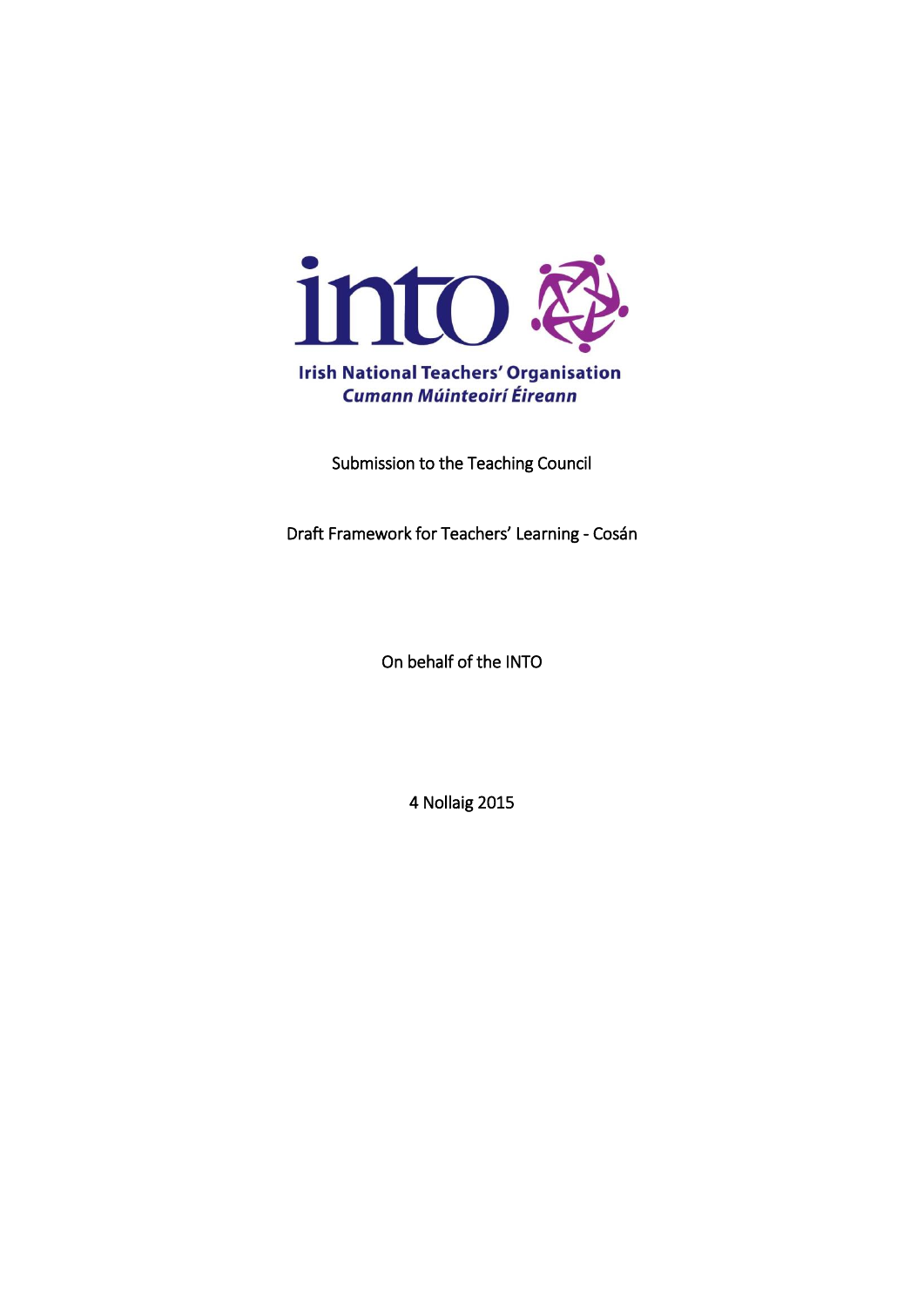# **Introduction**

The INTO has long called for a framework for teacher professional development (INTO, 1993; 1994; 2006). Therefore the opportunity to respond to Cosán – a draft framework for teacher professional development, which the Teaching Council has issued for consultation - is welcome. The INTO's submission is informed by the Organisations' previous work on teacher professional development<sup>1</sup>, by feedback from discussions at National Committee meetings, and from a consultation process facilitated by the INTO Education Committee.

It is significant the framework has been published at a time when the teaching profession has undergone a series of changes and cuts that have impacted on their morale, including the abolition of qualification allowances. Teachers who undertake Masters' degrees or the Diploma in Special Education no longer receive allowances. It is also regrettable that teachers who currently hold the special education allowance risk losing their allowance on transferring to a new role. The introduction of Croke Park hours has had both a positive and a negative impact on teachers depending on how individual schools organise their hours. The recent cutbacks in education and in teachers' salaries have also had an impact on teacher morale that influences current education policy developments. In introducing a framework for teacher professional development the Teaching Council needs to be sensitive to this context.

The INTO supports the continuum of teacher education, and has argued over the years for an induction programme for all NQTs and comprehensive provision of professional development/inservice education (CPD) for all teachers. The social, cultural and economic contexts in which teachers operate continue to change at a rapid pace highlighting the need for continuing professional development for all teachers throughout their careers. Teaching is considered a complex activity in a constantly changing world. Lifelong learning is increasingly seen as essential.

Teaching has moved towards being a more collaborative profession where teachers are expected to work in collaboration with their colleagues and as part of a team. Relationships with the wider community, such as parents and other professionals have also become a defining aspect of teacher professionalism<sup>2</sup>. The school has become more important as a locus for teacher professional development in recent years. School-based CPD and the development of schools as learning communities has become part of the discourse on CPD<sup>3</sup>. Other features of current discourse include action research, enquiry-based learning, evidence-based practice, networking, professional conversations, mentoring, coaching, communities of practice, shared practice, reflective practice and accreditation<sup>4</sup>. Developing a framework for teacher CPD should reflect the political, pragmatic and professional dimensions of teachers' work. It is disappointing to note that the literature referred to in Cosán does not include Irish literature

**.** 

<sup>1</sup> INTO, 1994, 2006, 2014

<sup>2</sup> Bottery, 2006

<sup>3</sup> Primary Professional Development Service (PPDS) (2008). Vision for the PPDS. Retrieved on 27 October 2012 from[: http://ppds.ie/index.php?option=com\\_content&task=view&id=296&Itemid=487](http://ppds.ie/index.php?option=com_content&task=view&id=296&Itemid=487)

<sup>4</sup> Day, C. and Sachs, J. (2004). International Handbook on the Continuing Professional Development of Teachers. Berkshire: Open University Press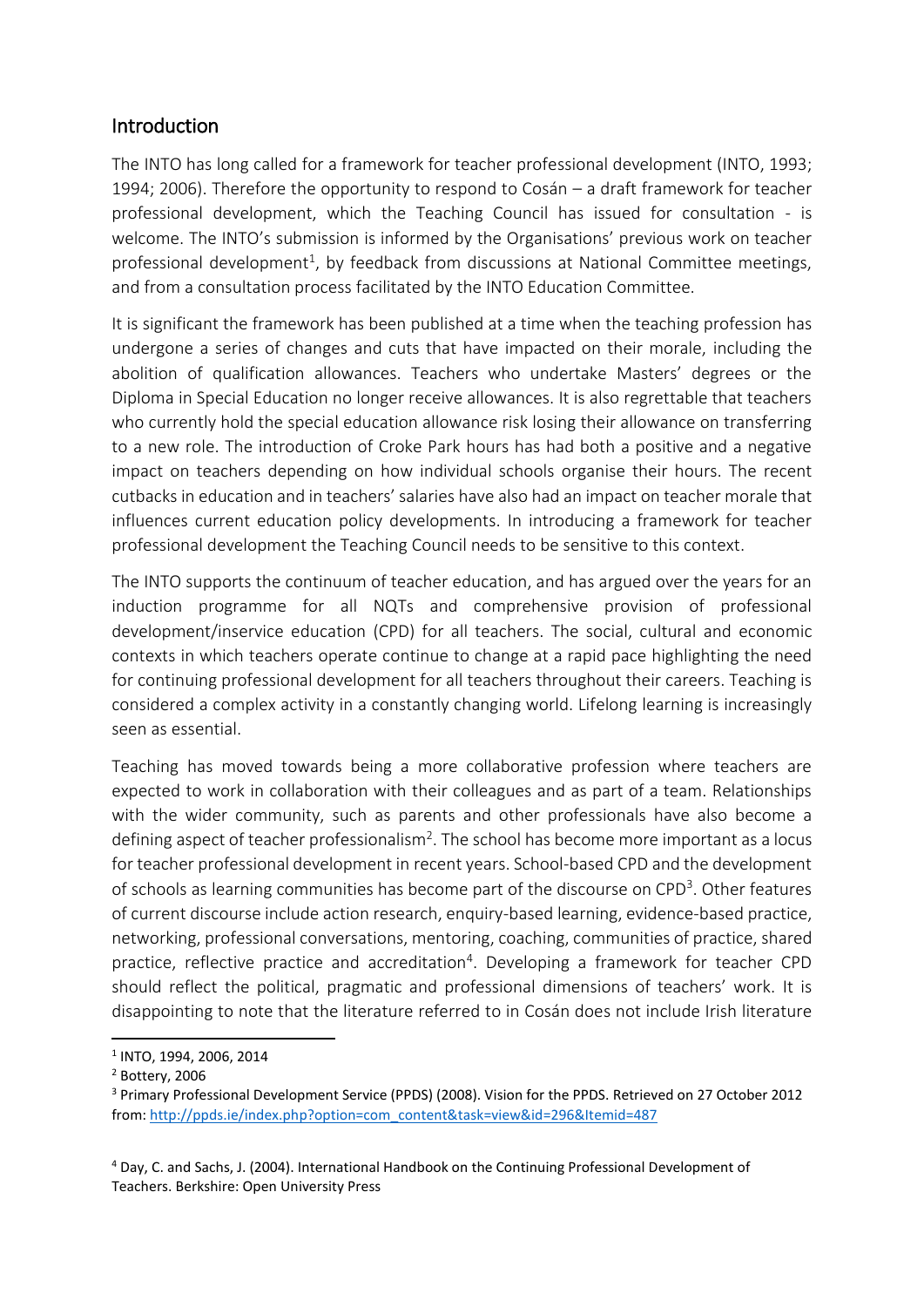of relevance to professional development. For example, the work of Ciaran Sugrue, Jim Gleeson, Dympna Devine, Teresa Doherty, Paul Conway and Mark Morgan are worthy of mention. It is also surprising to note the absence of some key authors in the field of teacher professional development such as Christopher Day, Marilyn Cochran Smith, John MacBeath and Judyth Sachs.

Engaging in professional development throughout one's career is an integral part of being a teacher. There is strong support among teachers for the principle that professional development is both a right and responsibility of teachers and that teachers are on a learning journey throughout their career. The development of a framework for teacher professional development needs to incorporate all dimensions of teacher professional development, such as definitions and understanding of professional development, how system, school and individual needs are met, and how engagement in professional development is supported at school and system level. A framework without a supporting infrastructure will do little to enhance teachers' engagement with ongoing professional development.

A framework has to offer more than an affirmation of the value of teachers' learning and more than an acknowledgement of the full range of learning activities teachers undertake. The purpose of a framework for CPD, should be to act as an enabler of teacher professional development, outlining a vision, encompassing system, school and individual needs, inclusive of a variety of models of CPD and addressing the issues of accreditation, incentives and time. A framework should enable priorities to be decided at system level, and at school and individual levels. The appropriate structures, resources and processes at national, regional and local level should be evident in the framework.

# Elements of Cosán

### *Values*

The INTO acknowledges that Cosán takes a broad view of teacher professioal development. It is right that Cosán acknowledges teachers' commitment and contribution to their own professional development. The INTO supports the values underpinning Cosán. Teacher professional development should be of high quality, accessible to all teachers, and relevant to their work as teachers. Teachers' professional autonomy to identify and determine their own professional development journeysis a core principle of teacher professional development and is acknowledged in Cosán. The INTO welcomes the recognition within Cosán of the need for time for teachers, both individually and collectively, to engage in professional development and the support for sabbaticals and other forms of leave for teachers. Teachers support the need for their engagement in professional development to be acknowledged through accreditation. The impact of teachers' engagement in professional development must be interpreted broadly. The focus of professional development varies. Sometimes the objective may be to influence practice in classrooms or to deepen teachers' understandings of education policy or curriculum, while at other times the focus may be on teacher well-being.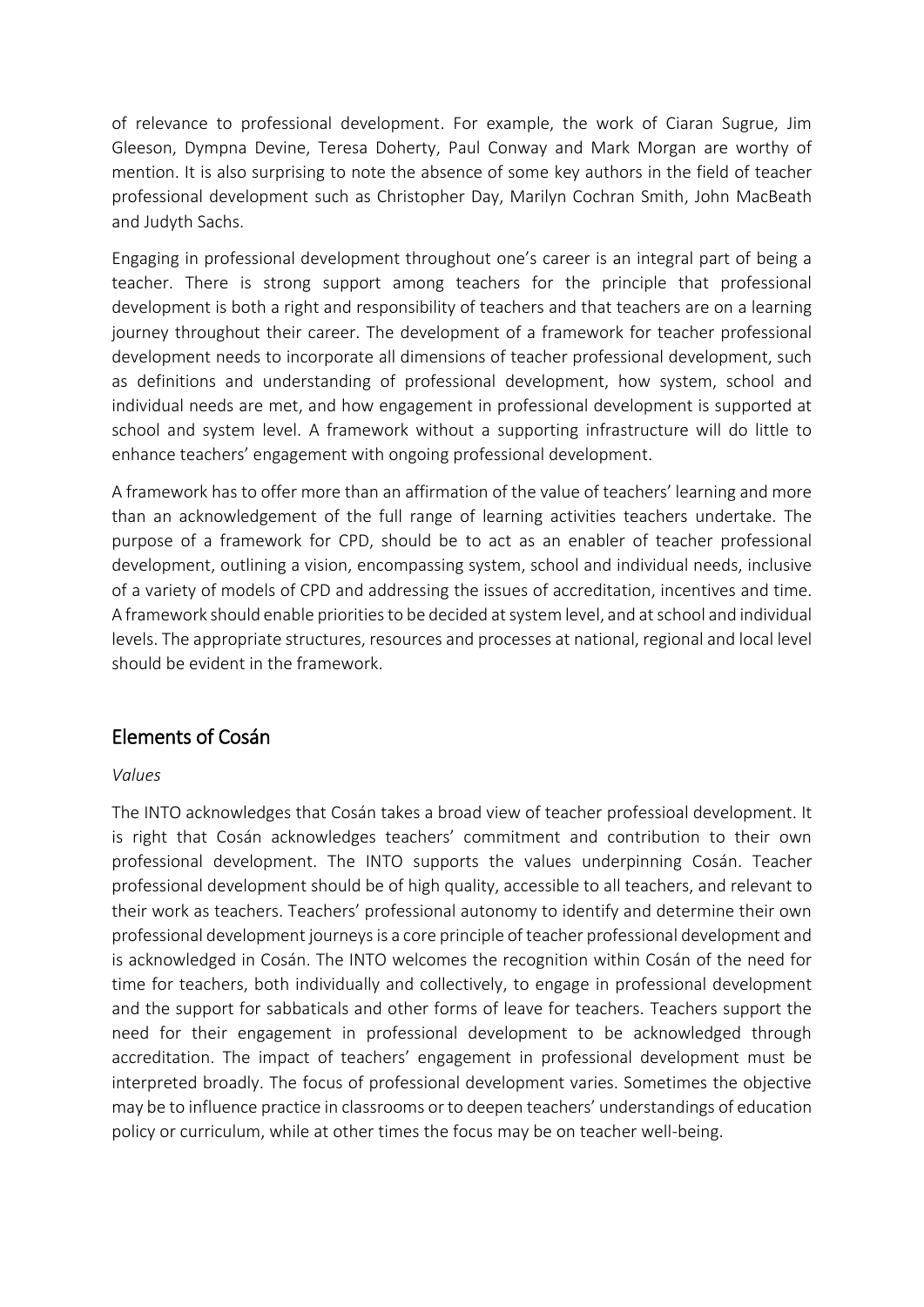### *Standards*

While the broad thrust of the professional standards underpinning the framework is positive, there are difficulties around how such standards can be demonstrated. There is a risk that indicators of good practice could narrow the focus of teaching to demonstrating measurable outcomes, which may undermine the complexity of teaching. Good practice is contextual, therefore schools should have the autonomy to determine what good practice is in their own contexts.

### *Learning Dimensions*

Cosán captures to some extent the different dimensions of teachers' learning – formal and informal; personal and professional; collaborative and individual; and school-based and external dimensions. However, there are other dimensions of teacher learning and professional development such as lecturing in colleges, travel, exchanges, research, postgraduate study, professional reading, publication of articles, professional networking, etwinning, and union activity.

### *Learning Priorities*

There is some support among teachers for the priority learning areas identified in Cosán, however, priorities for individual teachers and individual schools are numerous and varied. It is the view of the INTO that a framework should not include priorities for teacher professional development. Priorities will vary, depending on what national initiatives may be in place, where teachers are in terms of their career stage, and what individual teachers' strengths and weakness are. A framework for teacher professional development should enable the prioritisation of particular areas for professional development, but should not include specific priorities. National and system priorities change to meet policy demands, such as the introduction of the revised language curriculum, while school and individual priorities are particular to the schools and individuals concerned. For example, teacher well-being is very important but teachers will differ regarding what sustains and promotes their well-being. Teacher's needs will differ depending on their context, with some teachers requiring professional development in manual handling or restraint techniques, while others require support with developing emotional intelligence, the arts or PE, for example. A framework should be about enabling all dimensions of professional development to be facilitated rather than identifying particular priorities. Identifying priorities in a framework undermines the principle of professional autonomy.

#### *Recording Professional Development*

The broad positive understandings of teacher professional development outlined in Cosán must not be undermined by unnecessary demands for paperwork or bureaucratic recording processes. While keeping a record of teachers' engagement in professional development may be desirable, there is a fear that a necessity to keep records may add to the bureaucracy of the system which creates an unnecessary additional workload for teachers.

The keeping of portfolios, including e-portfolios, may be useful for keeping a record of professional development. Given that all NQTs in future will have commenced a portfolio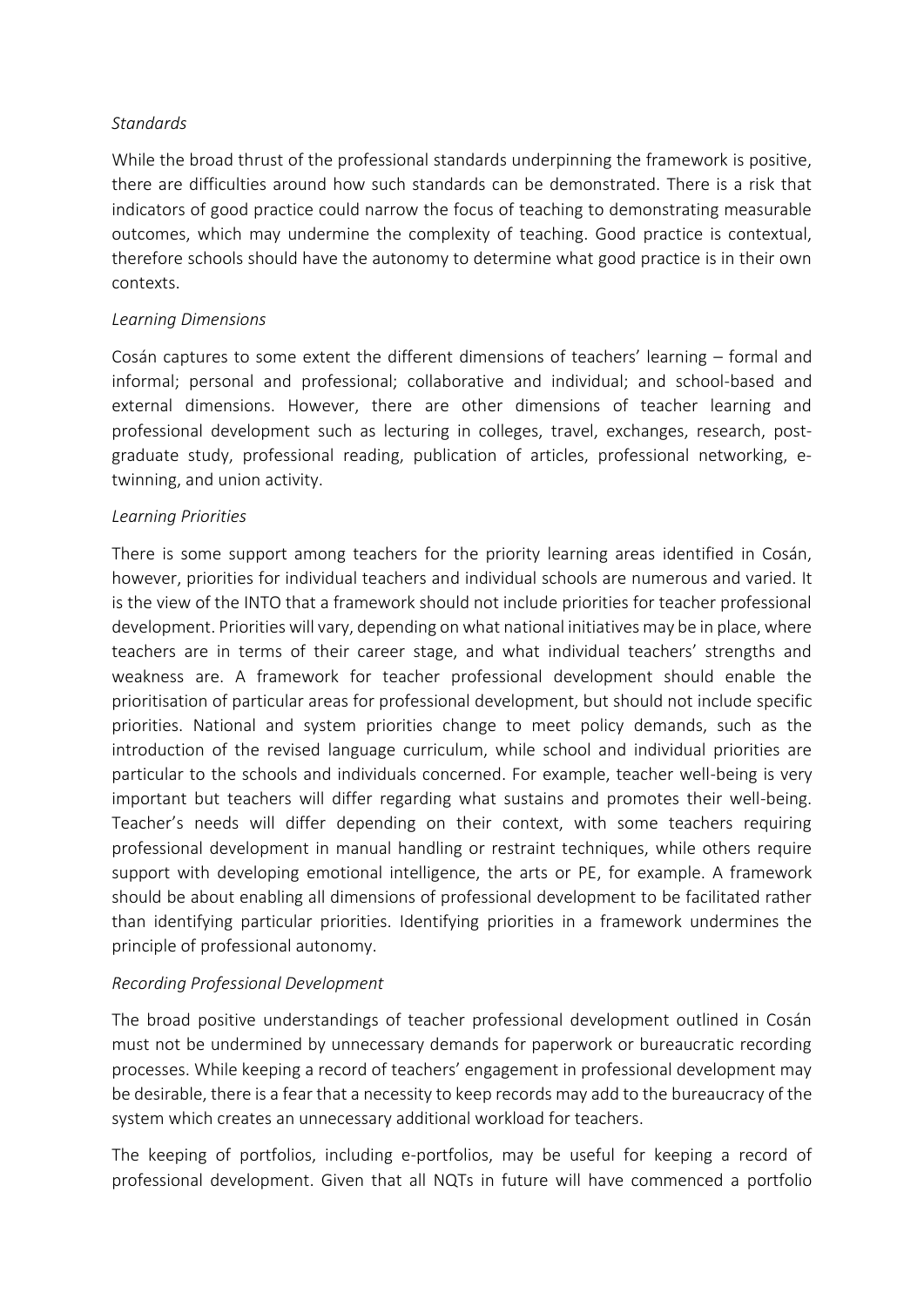during their student teacher years, this same portfolio should remain with them through induction and throughout their career, and include their planning and their professional development. Teachers could keep a portfolio recording their participation in formal professional development where certificates of attendance / engagement are provided. For example, many courses in education centres, INTO education conferences and seminars and post-graduate courses provide certificates which teachers could keep in a portfolio. It should be a matter for teachers whether they keep hard copy or electronic portfolios. However, the Teaching Council needs to proceed sensitively regarding the issues of portfolios as this is a new concept for practising teachers who are wary of any potential increase in workload. Teachers' records of their professional development should be for their own use and not for inspection externally. Teachers should keep a record of their own professional development, particularly their formal engagement in courses, seminars and conferences. Availability of a simple and straightforward template for this purpose would be of assistance to teachers for their personal use.

However, recording engagement in more informal professional development such as professional conversations or staff development events is more problematic. The INTO is of the view that teachers should be trusted to engage in informal professional development at school level without having to formally record their engagement. At present, teachers share feedback and ideas arising from engagement in professional development informally. Professional conversations do not lend themselves to formal processes of recording or feedback. Professional conversations, by their nature, can be picked up and left off, as teachers continue conversations over time. There is no need, in this area, for formal recording processes, whether online or paper-based.

There should no obligation on teachers to record their engagement in professional development or to give feedback to colleagues whether online or otherwise. Teachers should be encouraged to share their experiences of their professional development, but it may not always be useful to share or record such experiences.

Teachers fear that suggestions that they should gather evidence of the impact of CPD on their practice will create an additional workload and is not necessary. Teachers are already engaged in a process of school self-evaluation. There is no need, therefore, to demand that teachers engage in additional processes of evidence-gathering. As part of the process of SSE teachers identify professional development needs and seek to meet needs identified.

While it may appear to be a positive proposal to provide an online tool to support teachers' eviden-gathering, reflection and sharing of professional learning, this proposal has the potential to become a negative imposition on teachers' valuable time. It could also be seen by teachers as a mechanism to take away their professional autonomy, a clear principle of the draft framework. It is unclear what resources are required to support professional conversations among teachers. Professional conversations are currently an integral part of teachers' professional development. Teachers also appreciate professional development designed and facilitated by other teachers.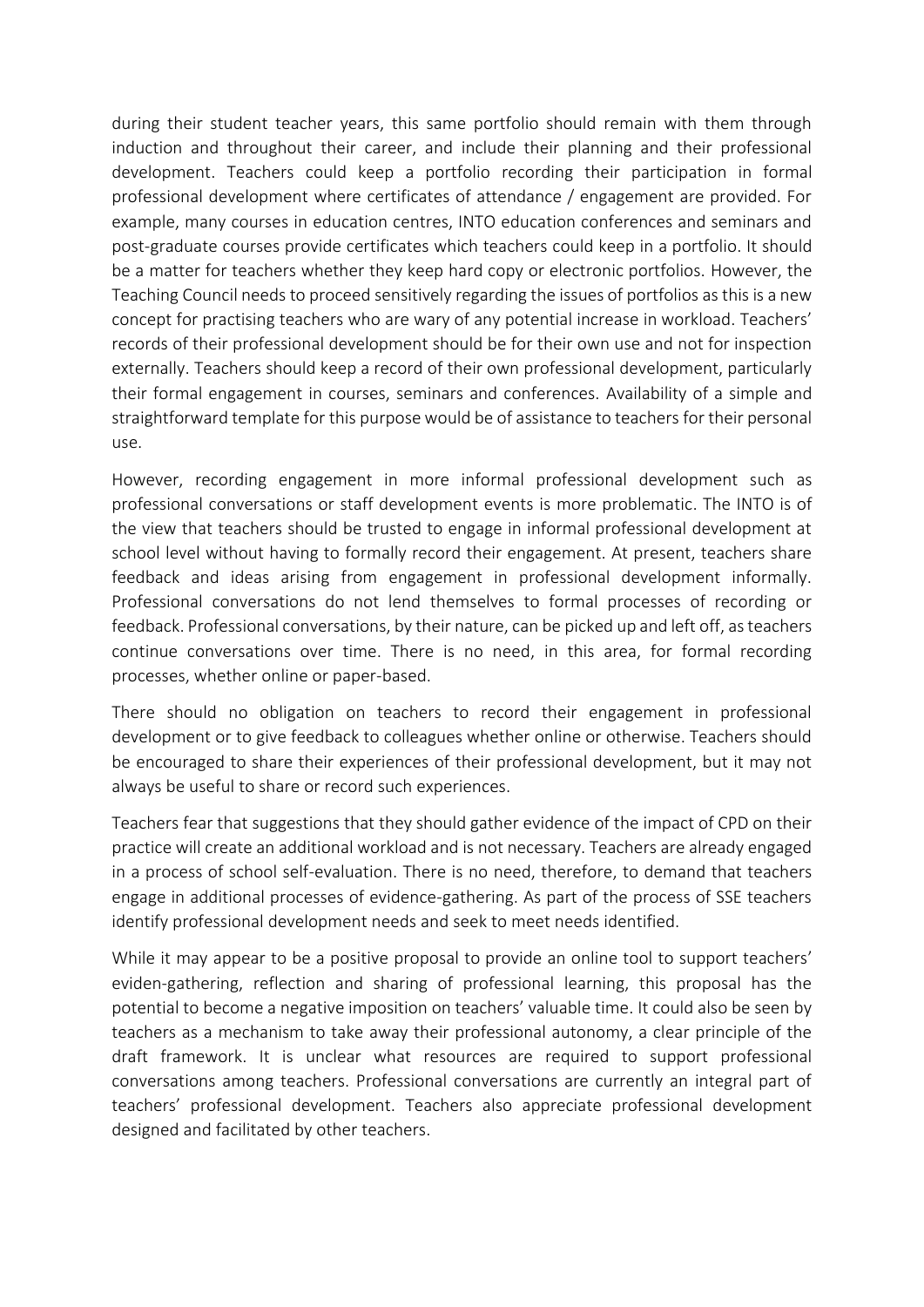Given the poor reliability of broadband across primary schools, there is not much scope at present to use ICT to record teacher professional development. However, whatever system emerges it must not be a bureaucratic time-consuming exercise that creates additional workload for teachers or leads to a compliance culture of ticking boxes with no benefit.

## *Functions of CPD*

Teachers' engagement in professional development is about enhancing their work as teachers and about their well-being. While it may be important that the Teaching Council can assure the public that teachers engage in professional development of high quality, this is not the main priority for teachers.

The impact of teachers' engagement in professional development is not always evident in the short-term. Therefore, it is unrealistic to expect a measurable outcome each time teachers engage in professional development. To expect measurable outcomes from teachers' engagement in CPD is to misunderstand CPD and reflects an instrumental approach to teacher professional development. Engagement in CPD informs teachers' work in many different ways, including practice in the classroom, advocacy on behalf of their pupils, teacher well-being and policy development.

Teachers are supportive of the principle that they should reflect on their practice but are also clear that reflection should not be confined to the technical aspects of their practice and should include an ability to reflect critically on educational policy. Teachers' work is broader than the implementation of curriculum.

# *Accreditation of Courses*

It is not clear what function the Teaching Council will have in relation to the accreditation of courses and programmes for teacher professional development. At present, quality assurance of summer courses for primary teachers is carried out through the auspices of Drumcondra Education Centre. Academic accreditation is provided for post-graduate study in colleges and universities. Academic study should continue to be recognised as valid professional development. Should the Teaching Council decide that all courses and programmes to be undertaken by teachers should be accredited by the Teaching Council, this will be a timeconsuming process, as there are a variety of professional development events. The criteria suggested in Cosán for accrediting professional development courses and programmes are wide ranging. However, not all criteria may apply to every course or programme. Accrediting informal professional development is problematic. Requiring documentation of such professional development is contrary to the informal nature of the learning context, creating unecessary bureaucracy, and is likely to impact on teachers' willingness to engage in such activities. Further discussion is required in the area of accreditation but the INTO is clear that the establishment of a complex system which requires substantial resourcing would be wasteful and counter-productive. The INTO is willing to enter formal discussions with the Teaching Council regarding the accreditation of INTO professional development courses, seminars and conferences.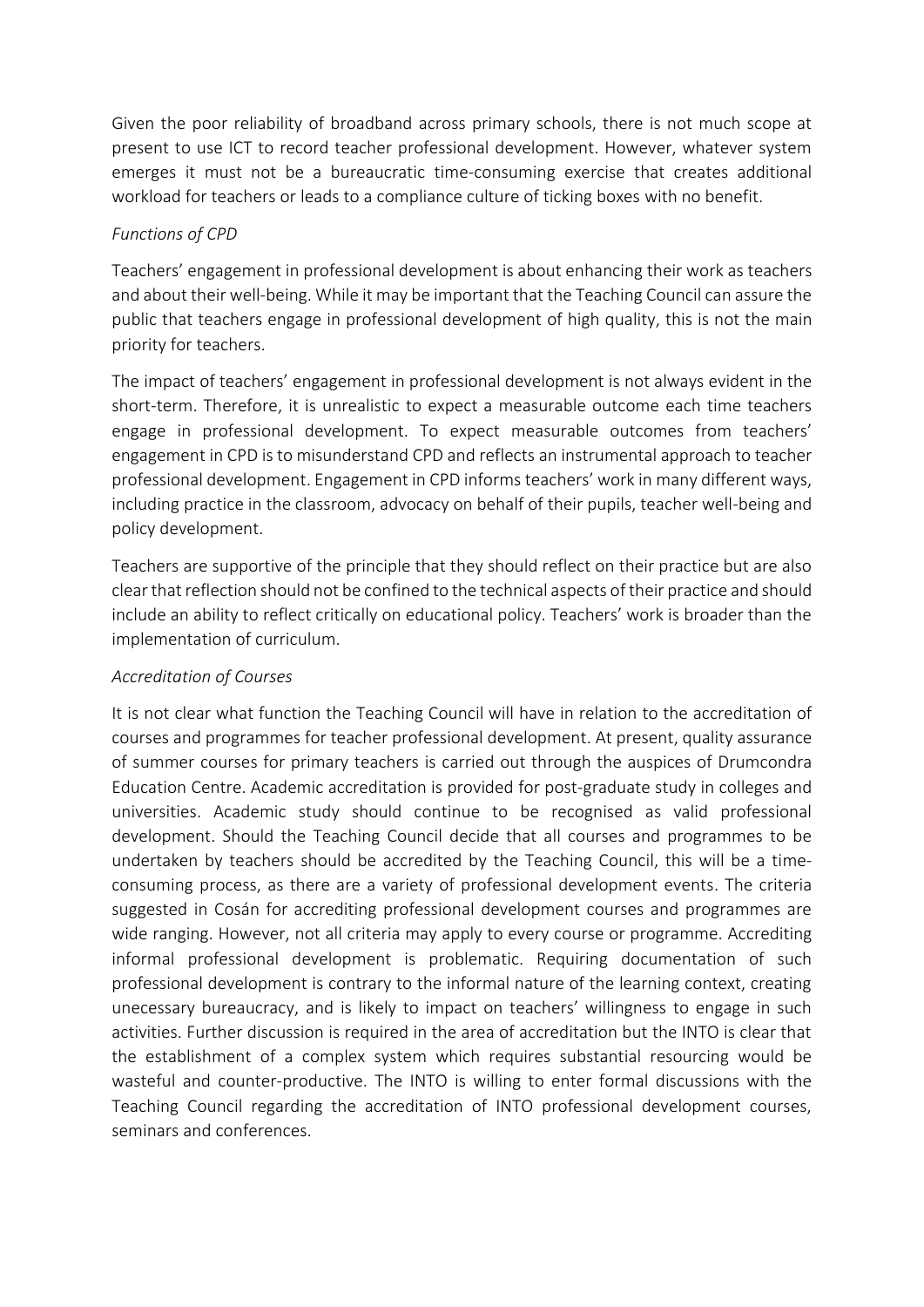#### *Action Research Phase*

The INTO supports the proposal that teachers should inform the evolution of the framework of professional development once agreed. However, the proposed action research phase appears to be limited to aspects of a professional development framework, such as indicators of good practice and tools to assist reflection. A framework should be explored in its entirety and adjusted based on feedback and experience. If it is decided that indicators of good practice are worthy of development teacher input is vital, though indicators would need to be flexible enough to reflect all contexts. Indicators of good practice can be useful, but should not be narrow or lead to one view of good teaching. An action research phase could also determine whether such a tool is useful. The INTO recomends that the framework should remain a work in progress, while all dimensions of the framework are explored and developed. At present, there are dimensions of professional development that are missing from Cosán.

The role of the Department of Education and Science in a framework for teacher professional development needs to be more prominent. The State has a responsibility to ensure high quality teacher education, through ensuring adequate funding and appropriate support structures. An agreed proportion of the annual education budget should be earmarked for CPD, in line with best practice. Even though issues such as incentives were mentioned in the initial consultation process, the role of incentives to support teacher professional development is missing from Cosán. The role and function of national support programmes such as the PDST are not explored in Cosán though such services play a key role in professional development for teachers. The relationships and interactions between various stakeholders, such as colleges and university schools of education, teacher unions, and education centres, regarding teacher professional development is insufficiently developed in Cosán. How a professional development framework should build on initial teacher education and induction is not clearly articulated in Cosán.

A framework for teacher professional development also needs to make specific references to school leadership, and in particular, the professional development needs of principal and deputy principal teachers. Professional development for school leaders should address the needs of teachers who wish to take on leadership roles, the needs of newly appointed principal and deputy principal teachers and the ongoing professional development needs of principal and deputy principal teachers. How the framework relates to the Centre for School Leadership, and future of existing professional development programmes such as Tóraíocht and Misneach needs to be addressed in the framework.

Primary teachers have a strong sense of professionalism. They often engage in professional development in their own time, whether during the summer, during term time or at weekends. Incentives to support teachers' engagement in professional development play an important role. The INTO supports the retention of EPV days for participation in summer courses and recommends that EPV days be available to teachers who participate in term time courses. The INTO recommends that sabbatical leave be available to all teachers after ten years of teaching to facilitate teachers to engage with education-related projects either in Ireland or abroad. The INTO supports the retention and expansion of the refund of fees scheme to reimburse teachers' costs associated with engaging in further study and suggests that the Teaching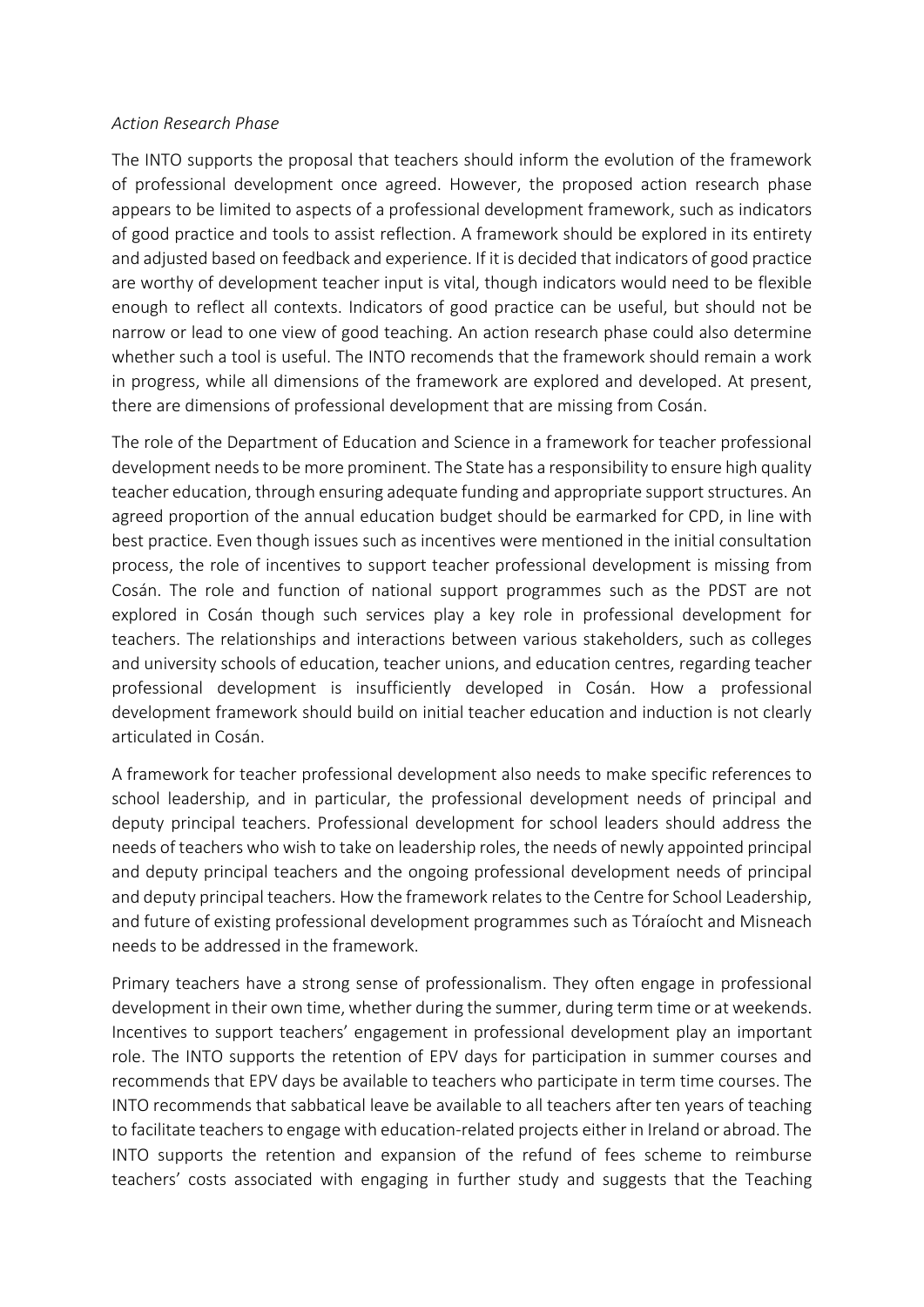Council consider awarding grants and bursaries for further research and post-graduate study. Teachers should be released from teaching duties to facilitate their engagement in collaborative planning and professional conversations. Release time should also be available to teachers engaged in action research projects. Budgets should be available to boards of management to facilitate staff development. Substitute cover should be available also to enable teachers to attend courses and professional development events that occur during the school day. A proportion of the education budget should be earmarked for teacher professional development.

# Conclusion

Teachers should be trusted to engage in professional development as their needs dictate, whether informally at school level with colleagues or through more formal engagement at whole school level, through courses, seminars and programmes or through accredited qualifications. Teachers, in general, identify with the concept of professional development rather than professional learning.

The INTO endorses the view that teachers should maintain their professional knowledge and understanding to ensure that it remains current and that they should avail of opportunities for career-long professional development. The system should ensure the support structure is there to facilitate teachers' engagement in professional development. Teachers need space, time and resources, not measurement, to support their engagement in ongoing professional development.

The INTO is of the view that it is counter-productive to require a set minimum amount of professional development. Teachers should be trusted to engage in professional development as required. A mandatory requirement could lead to a box-ticking exercise to ensure compliance with regulations at the expense of teacher goodwill which underpins much of teachers' current engagement in ongoing professional development.

Professional development should be supported by the system. Where there is a requirement to engage in professional development related to system change, such professional development should be within school time and at no cost to the teacher. As stated in Cosán it is the State's responsibility to provide sufficient funding to ensure high quality teacher education across the continuum. In summary,

- Engaging in professional development throughout one's career is an integral part of being a teacher.
- The appropriate structures, resources and processes at national, regional and local level to support professional development should be evident in the framework. A framework should also identify the role of incentives and supports for teachers to engage in CPD.
- Teachers' professional autonomy to identify and determine their own professional development journeys is a core principle of teacher professional development.